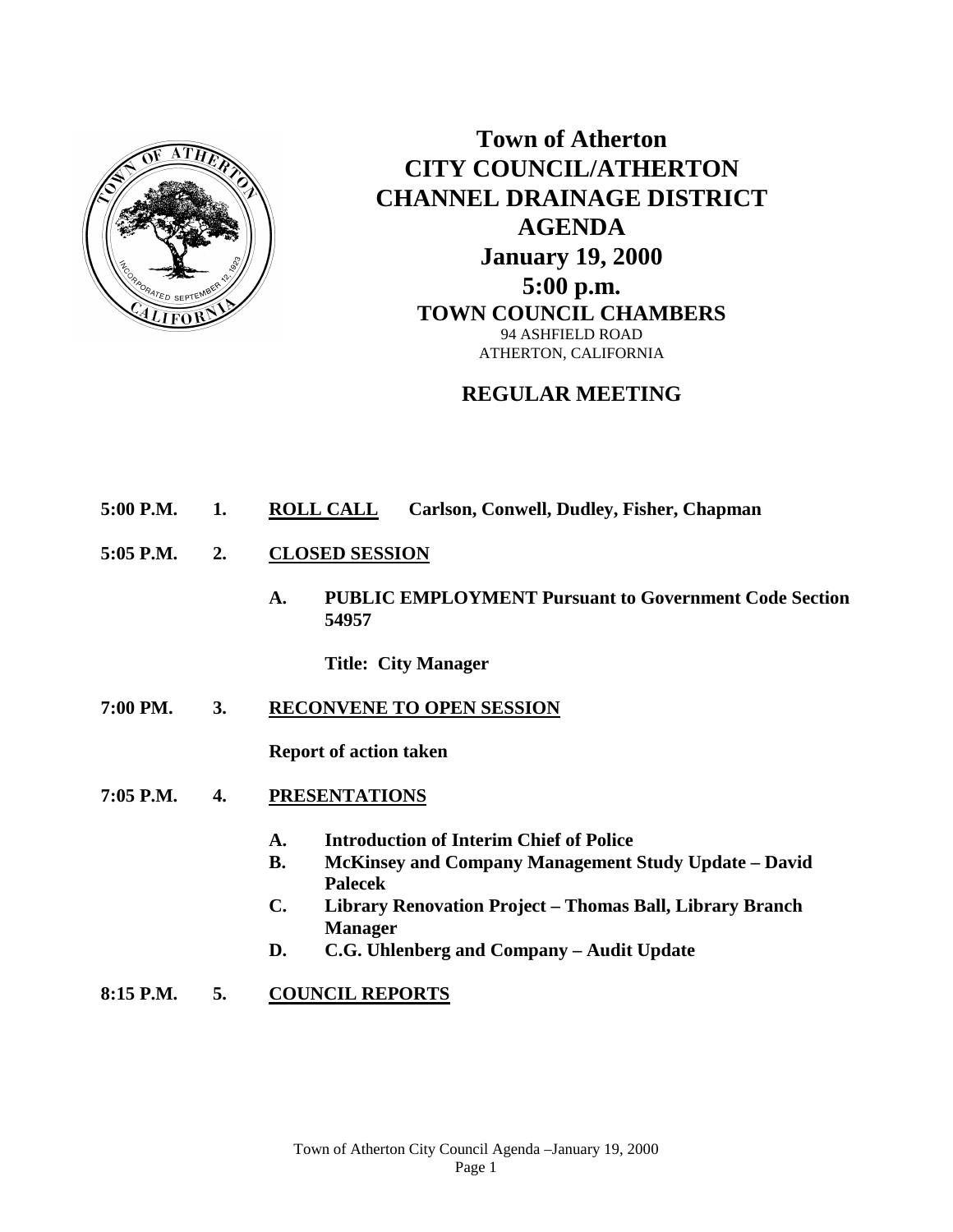- **8:25 P.M. 6. PUBLIC COMMENTS (only for items which are not on the agenda - limit of three minutes per person)**
- **9:00 P.M. 7. CITY MANAGER'S REPORT**
- **9:15 P.M. 8. POLICE CHIEF'S REPORT**
- **9:20 P.M. 9. COMMUNITY ORGANIZATION ROUNDTABLE REPORT (Directed by Resolution No. 99-6)**
- **9:22 P.M. CONSENT CALENDAR (Items 10 through 14)**
	- **10. MINUTES OF REGULAR MEETING OF 12/15/99, SPECIAL MEETING OF 01/06/00, AND SPECIAL MEETING OF 01/10/00**
	- **11. BILLS AND CLAIMS FOR DECEMBER 9, 1999, THROUGH JANUARY 12, 2000, IN THE AMOUNT OF \$677,776.44**
	- **12. ACCEPTANCE OF WORK AND AUTHORIZATION FOR CITY ENGINEER TO FILE NOTICE OF COMPLETION ON THE MISCELLANEOUS GUTTER CONSTRUCTION AND PAVEMENT REPAIR PROJECT**
	- **13. APPROVAL OF WILLIAMS COMMUNICATIONS, INC. ENCROACHMENT AGREEMENT FOR INSTALLATION OF FIBER OPTIC NETWORK FACILITIES WITHIN PUBLIC RIGHT-OF-WAY/AUTHORIZATION OF INTERIM CITY MANAGER TO EXECUTE AGREEMENT**
	- **14. RESOLUTION NO. 00-\_\_\_ AUTHORIZING THE CITY MANAGER TO ACCEPT GRANTS OF REAL PROPERTY**
- **9:25 P.M. 15. PUBLIC HEARING – APPEAL OF PLANNING COMMISSION DECISION, CONDITIONAL USE PERMIT; 98 CATALPA DRIVE**

**Recommendation: Open public hearing; hear testimony; close public hearing; uphold decision of the Planning Commission.**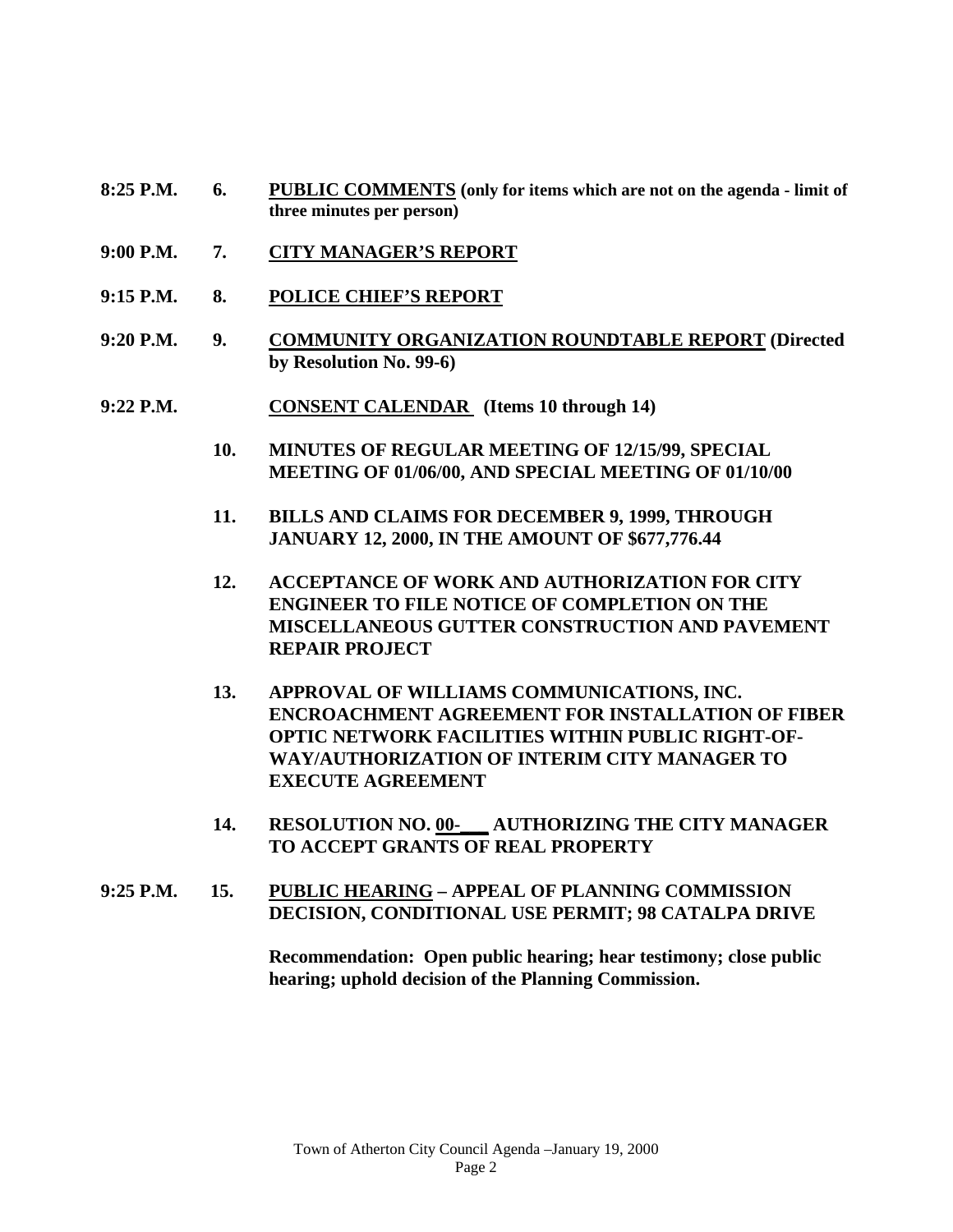## **REGULAR AGENDA**

**9:40 P.M. 16. RESOLUTION NO. 00- AUTHORIZING THE FILING OF AN APPLICATION FOR FEDERAL SURFACE TRANSPORTATION PROGRAM AND CONGESTION MITIGATION AND AIR QUALITY IMPROVEMENT PROGRAM FUNDING FOR MIDDLEFIELD ROAD REHABILITATION AND COMMITTING THE NECESSARY LOCAL MATCH FOR THE PROJECT AND STATING THE ASSURANCE OF THE TOWN OF ATHERTON TO COMPLETE THE PROJECT**

> **Recommendation: Adopt Resolution No. 00- authorizing the filing of an application for Federal Surface Transportation Program and Congestion Mitigation and Air Quality Improvement Program funding for Middlefield Road Rehabilitation and committing the necessary local matching funds for the project and stating the assurance of the Town of Atherton to complete the project.**

## **9:50 P.M. 17. CLOSED SESSION**

**A. CONFERENCE WITH LEGAL COUNSEL - ANTICIPATED LITIGATION** 

> **Initiation of Litigation Pursuant to Subdivision (c) of Government Code Section 54956.9: One potential case**

**10:05 P.M. 18. RECONVENE TO OPEN SESSION**

**Report of action taken.**

**10:10 P.M. 19. ADJOURN**

*Please contact the City Clerk's office at (650) 752-0529 with any questions*

C:\Data\Agenda\1999\CC01.19.00Agenda Dated & Posted 01.14.00